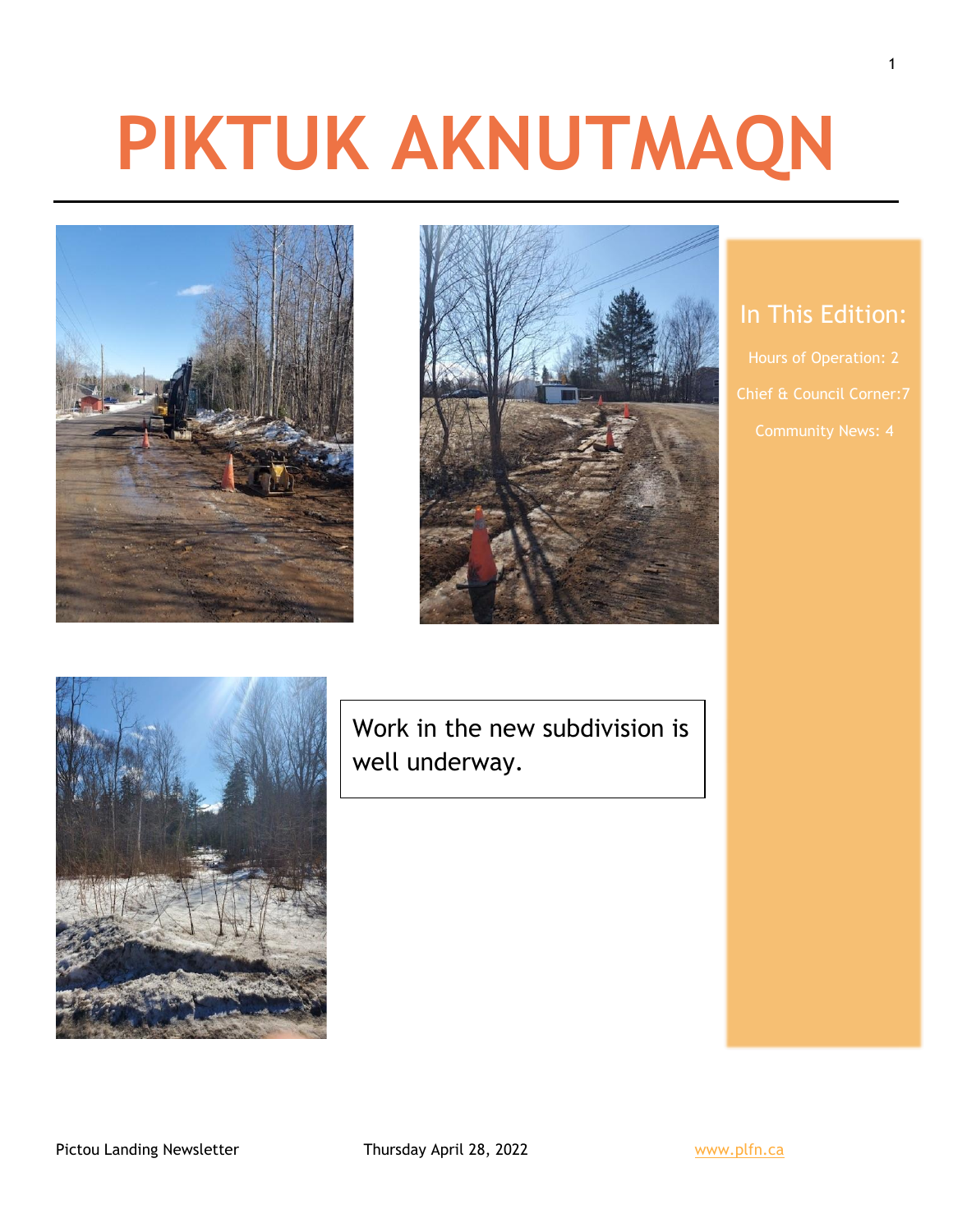

2

٦



| <b>Band Office Hours</b>                                                                              | <b>Health Centre Hours</b>                                                                              | <b>Garbage Day</b>                                                                                                         | <b>Chief &amp; Council</b><br><b>Meetings</b>                                                                                                                                                                               |
|-------------------------------------------------------------------------------------------------------|---------------------------------------------------------------------------------------------------------|----------------------------------------------------------------------------------------------------------------------------|-----------------------------------------------------------------------------------------------------------------------------------------------------------------------------------------------------------------------------|
| Monday - Thursday<br>$9:00$ am - 4:00 pm<br>Friday<br>$9:00$ am - $3:00$ pm<br>Closed for lunch hour. | Monday - Thursday<br>$9:00$ am $-$ 4:00 pm<br>Friday<br>$9:00$ am - $3:00$ pm<br>Closed for lunch hour. | Collection is every<br>second Tuesday<br><b>Next Collection Date</b><br>is:<br>Tuesday May 3, 2022<br>Tuesday May 17, 2022 | The next Chief &<br>Council meeting is<br>Tuesday May 3, 2022.<br>To submit a letter or<br>request please email<br>janet@plfn.ca or<br>webmaster@plfn.ca or<br>you can drop off at<br>the front desk of the<br>Band Office. |
|                                                                                                       |                                                                                                         |                                                                                                                            |                                                                                                                                                                                                                             |
| <b>VCM Hours</b>                                                                                      | <b>Wolf Den Hours</b>                                                                                   | <b>Pictou Landing Pantry</b><br><b>Hours</b>                                                                               | <b>Fisheries Hours</b>                                                                                                                                                                                                      |
| Monday - Friday                                                                                       | Open 7 days a week                                                                                      | Tuesday                                                                                                                    | Monday - Thursday                                                                                                                                                                                                           |
| $7:00$ am - 11:00 pm                                                                                  | 9:00 am - Midnight                                                                                      | 1:00 pm $-3:00$ pm                                                                                                         | $9:00$ am - 4:00 pm                                                                                                                                                                                                         |
| Saturday- Sunday                                                                                      |                                                                                                         | Wednesday - Thursday                                                                                                       | Friday                                                                                                                                                                                                                      |
| $9:00$ am - 11:00 pm                                                                                  |                                                                                                         | $9:00$ am - $3:00$ pm                                                                                                      | $9:00$ am - $3:00$ pm                                                                                                                                                                                                       |
|                                                                                                       |                                                                                                         | 902.759.3805                                                                                                               | Closed for lunch hour.                                                                                                                                                                                                      |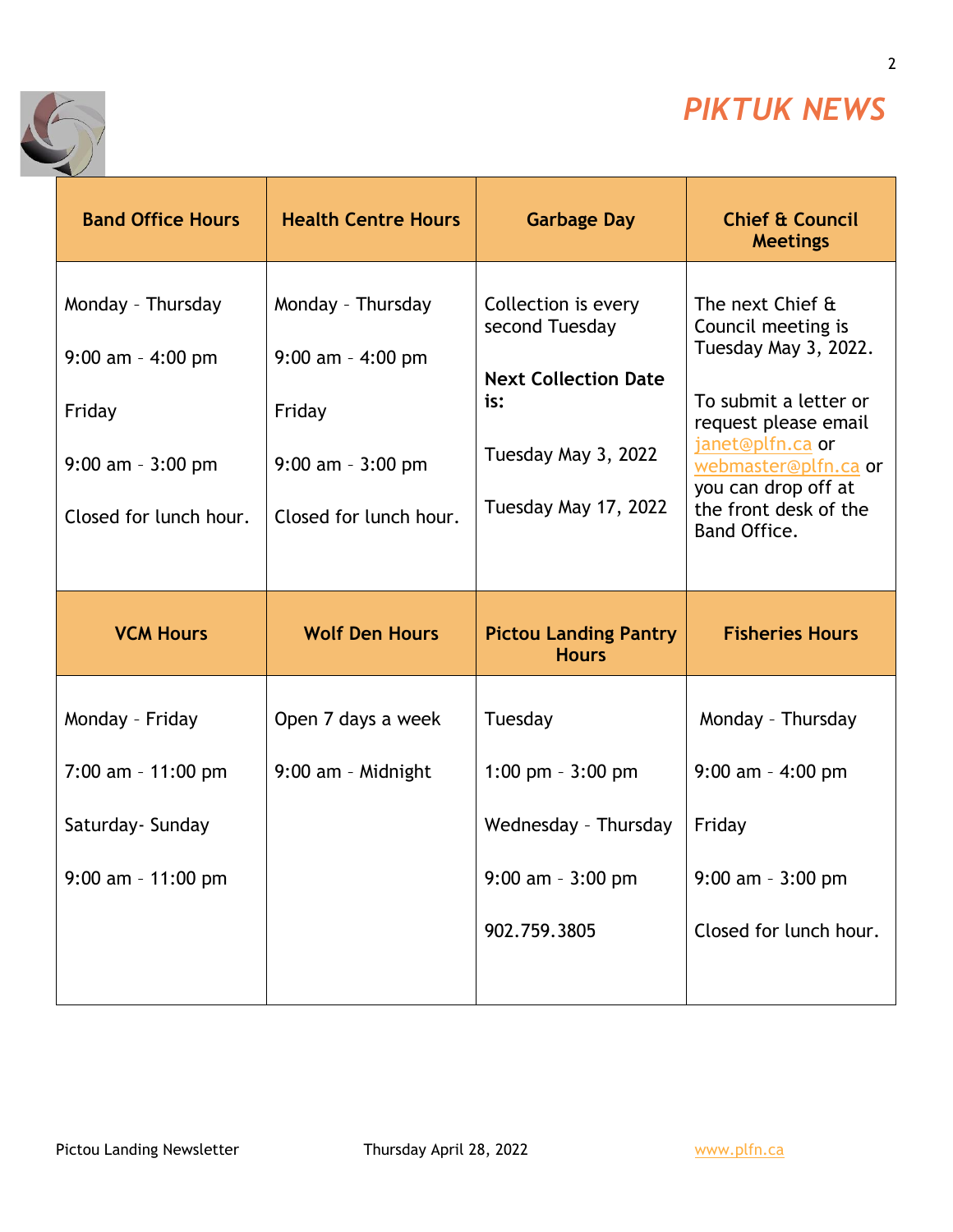The students at the school spent lots of time outside learning last week! The Confederacy of Mainland Mi'kmaq were planting Wisqoq - Black Ash Trees - and invited the students to help! From Phys Ed Teacher, Melinda MacKenzie:

We also ventured into the woods to retrieve this year's sap buckets and taps. A large area of the woods we love to explore, has been cleared of all its trees, so it's even muddier than usual; sorry for the muddy footwear and clothing today! We are learning more about our planet - and all the things that live on it; we are also learning how our ancestors used the land and treated it with the love and respect it deserves.



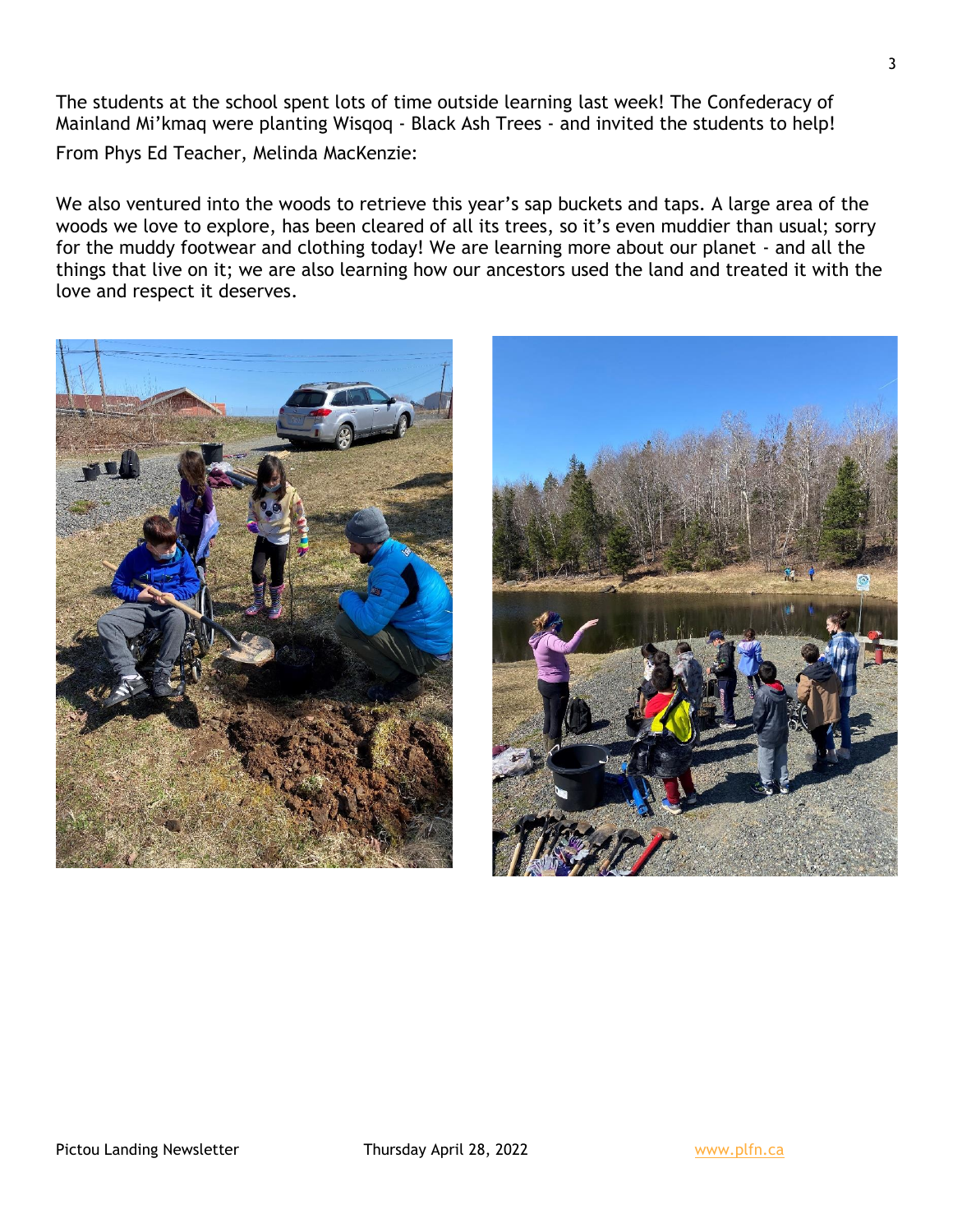## *Chief & Council Corner:*

Chief & Council meets on Tuesday May 3, 2022. To submit a letter or request please email [janet@plfn.ca](mailto:janet@plfn.ca) or [webmaster@plfn.ca](mailto:webmaster@plfn.ca) or you can drop off at the front desk of the Band Office.

A few highlights from the last meeting:

- Council has been working with the Financial Management Board to help develop and review some policies and procedures.
- CFO position is still being worked on.
- Reminder to let the Health Centre know if you have tested positive. This way we can be sure to offer supports and keep track of our numbers.
- St. Anne's is not being planned by Council this year. With the COVID numbers so high, they don't feel it is the safest option right now to take Elders out of Province.
- There will be a Mawio'mi this year, more details coming soon on this.

## Card of Thanks:



On behalf of myself and Lailee we would like to take the time to thank the community for all of your support during our difficult time. We cannot thank you enough, it is truly appreciated.

Sincerely, Heather and Lailee Head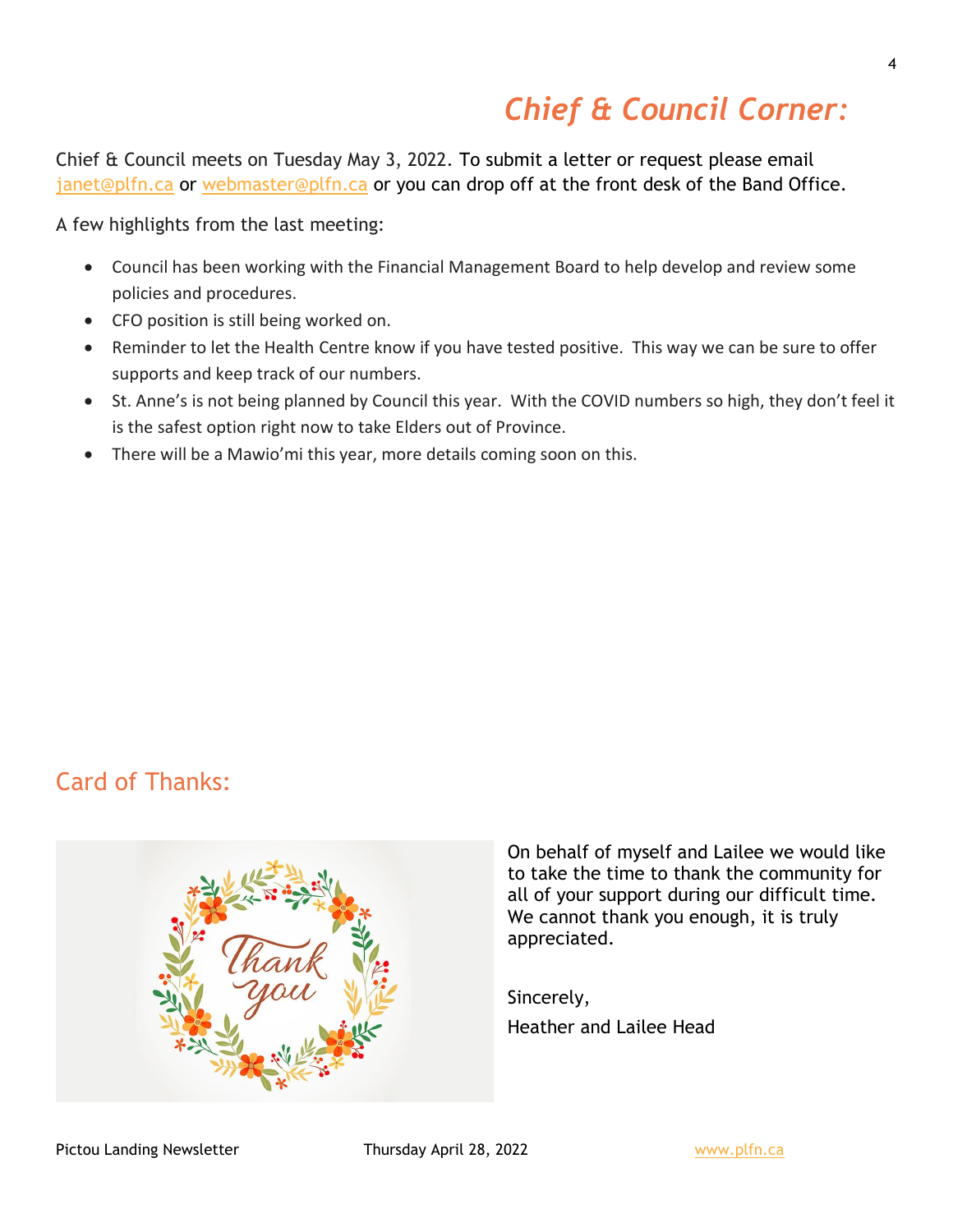## Notice from the Health Centre:

Janna MacKay and Katie MacEachern both work at the Confederacy of Mainland Mi'kmaq Department of Health & Social Services. They will be providing interim health director support in the community twice per week (Tuesday & Fridays). This includes supporting health staff questions, connecting the health centre with then band office, financial oversight, and trouble shooting program questions.

They can be reached by email or phone at: Janna: jmackay@cmmns.com; 902-324-1339 Katie: katie@cmmns.com; 902-899-5345

The community health nurse, Kayla will be leading the COVID file.

Please keep an eye out an upcoming Health Director job posting.

#### **Update from Health Centre: Medical Car is running again:**

The new medical driver is Sandy Carter, he is available for medical drives starting April 27, 2022. Medical drives to, New Glasgow, Trenton, Stellarton, Westville, in the future we will look at the possibility of adding Pictou.

Please call Ashley at the health center 24 hours in advance to book the medical driver for an appointment.

- The medical driver begins at 9am and the last run is at 3 pm.
- Any form of abuse (physical/verbal/) will not be tolerated. Be respectful.
- The medical driver will pick up RX
- The medical driver takes you to your appointment and back home. No coffee / groceries/bank stops.

#### **The province has made some changes for booster doses for individuals 55 and older and 12- 17 year old's.**

A second booster dose have been approved for individuals in First Nations communities 55 years of age and older. You are eligible if you meet the below criteria.

- 55 years or older.
- It is advised to wait 90 days after you have had covid before getting your booster.
- It has been at least 120 days since your first booster dose.

Anyone in the age group of 12-17 years of age is eligible for a Pfizer booster.

- It is advised to wait 90 days after you have had covid before getting your booster.
- Must have received your second dose of vaccine at least 168 days ago.

Pictou Landing Newsletter Thursday April 28, 2022 Thursday April 28, 2022